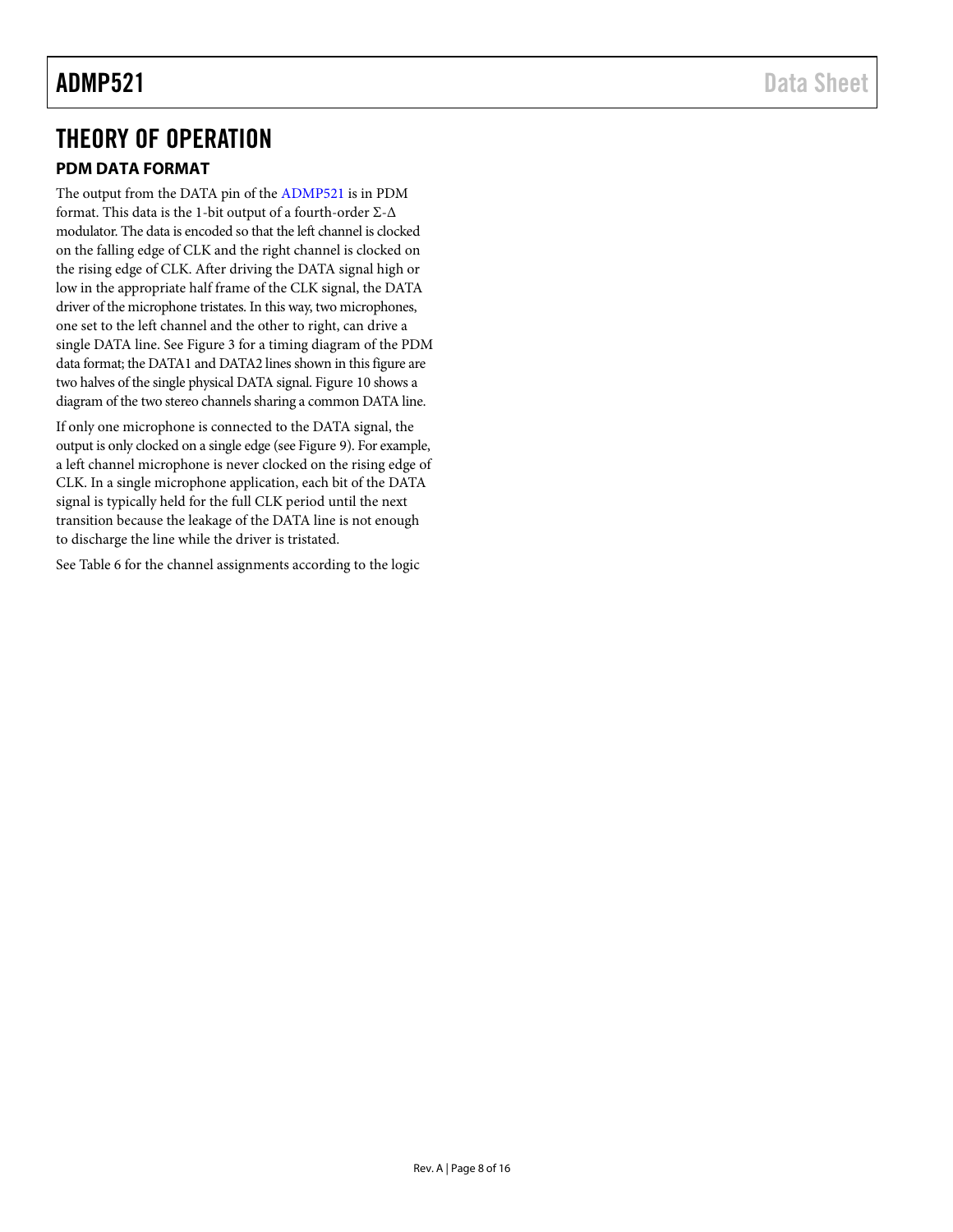#### **CONNECTING PDM MICROPHONES**

A PDM output microphone is typically connected to a codec with a dedicated PDM input. This codec separately decodes the left and right channels and filters the high sample rate modulated data back to the audio frequency band. This codec also generates the clock for the PDM microphones or is synchronous with the source that is generating the clock. See the [Applications Information](#page-10-0) section for additional details on connecting th[e ADMP521](http://www.analog.com/ADMP521) to Analog Devices, Inc., audio codecs with a PDM input. [Figure 11](#page-9-0) an[d Figure 12](#page-9-1) show mono and stereo connections of the [ADMP521](http://www.analog.com/ADMP521) and a codec. The mono connection shows an [ADMP521](http://www.analog.com/ADMP521) set to output data on the right channel. To output on the left channel, tie the L/R SELECT pin to V<sub>DD</sub> instead of GND.



<span id="page-9-0"></span>*Figure 11. Mono PDM Microphone (Right Channel) Connection to Codec*



<span id="page-9-1"></span>*Figure 12. Stereo PDM Microphone Connection to Codec*

Decouple the  $V_{DD}$  pin of the [ADMP521](http://www.analog.com/ADMP521) to GND with a 0.1  $\mu$ F capacitor. Place this capacitor as close to  $V_{DD}$  as the printed circuit board (PCB) layout allows.

Do not use a pull-up or pull-down resistor on the PDM data signal line because it can pull the signal to an incorrect state during the period that the signal line is tristated.

The DATA signal does not need to be buffered in normal use when th[e ADMP521](http://www.analog.com/ADMP521) microphone(s) is placed close to the codec on the PCB. If th[e ADMP521](http://www.analog.com/ADMP521) needs to drive the DATA signal over a long cable (>15 cm) or other large capacitive load, a digital buffer may be needed. Only use a signal buffer on the DATA line when one microphone is in use or after the point where two microphones have been connected (see Figure 13). The DATA output of each microphone in a stereo configuration cannot be individually buffered because the two buffer outputs cannot drive a single signal line. If a buffer is used, take care to select one with low propagation delay so that the timing of the data connected to the codec is not corrupted.

When long wires are used to connect the codec to th[e ADMP521,](http://www.analog.com/ADMP521)  a 100  $\Omega$  source termination resistor may be used on the clock output of the codec instead of a buffer to minimize signal overshoot or ringing. Depending on the drive capability of the codec clock output, a buffer may still be needed, as shown i[n Figure 13.](#page-9-2) 



<span id="page-9-2"></span>*Figure 13. Buffered Connection Between Stere[o ADMP521s](http://www.analog.com/ADMP521) and a Codec*

#### **SLEEP MODE**

The microphone enters sleep mode when the clock frequency falls below 1 kHz. In this mode, the microphone data output is in a high impedance state. The current consumption in sleep mode is less than  $1 \mu A$ .

The [ADMP521](http://www.analog.com/ADMP521) enters sleep mode within 1 ms of the clock frequency falling below 1 kHz. The microphone wakes up from sleep mode in 32,768 cycles after the clock becomes active. With a 3.072 MHz clock, the microphone wake time is 10.7 ms; for a 2.4 MHz clock, the microphone wake time is 13.7 ms.

#### **START-UP**

The start-up time of the [ADMP521](http://www.analog.com/ADMP521) from when the clock is active is the same time as the waking from sleep time. The microphone starts up 32,768 cycles after the clock is active.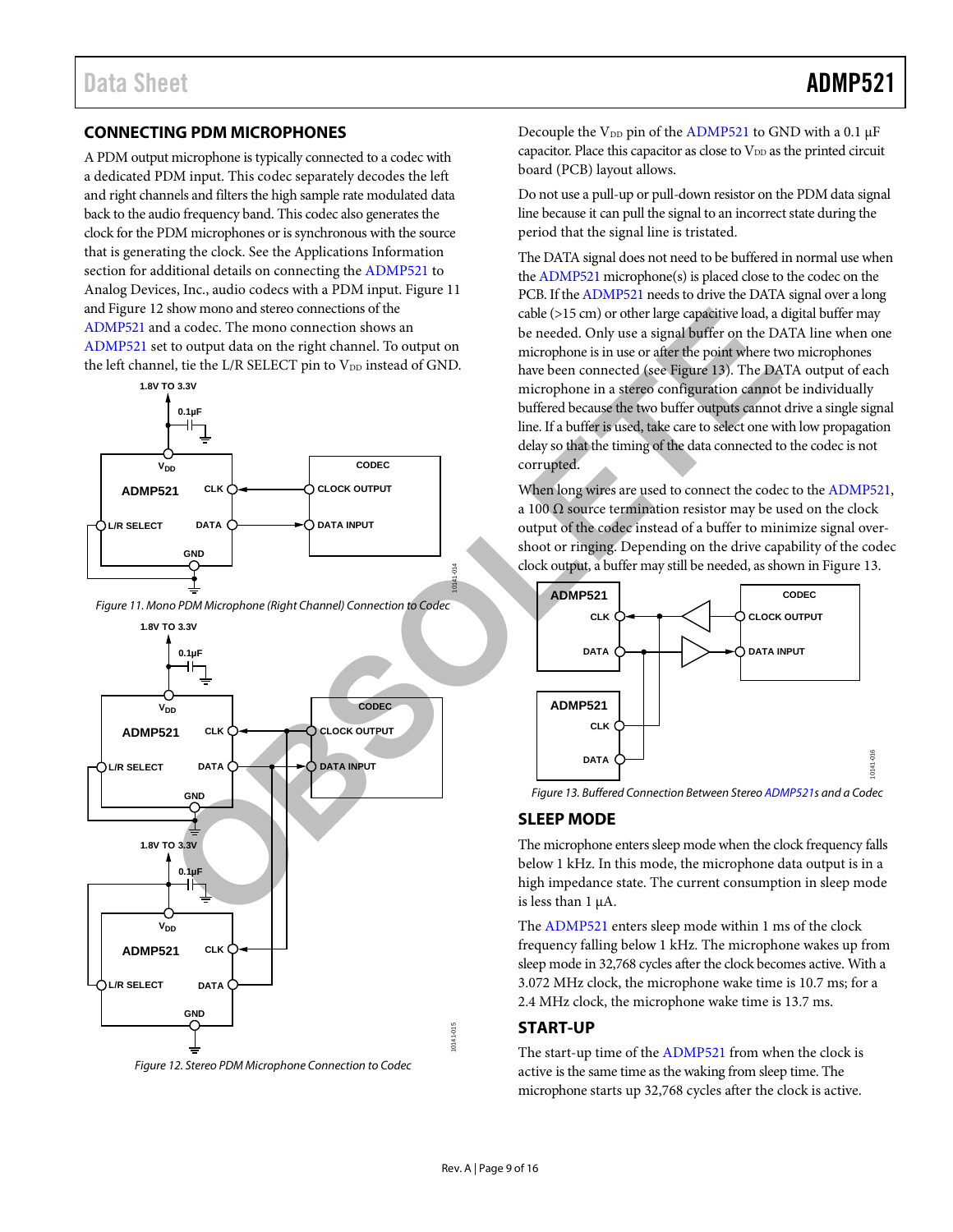## <span id="page-10-0"></span>APPLICATIONS INFORMATION **INTERFACING WITH ANALOG DEVICES CODECS**

The PDM output of the [ADMP521](http://www.analog.com/ADMP521) interfaces directly with the digital microphone inputs on Analog Device[s ADAU1361,](http://www.analog.com/adau1361)  [ADAU1761,](http://www.analog.com/adau1761) an[d ADAU1781](http://www.analog.com/ADAU1781) codecs. See the connection diagram shown in [Figure 14,](#page-10-1) and refer to the [AN-1003 Application Note](http://www.analog.com/AN-1003) and the respective data sheets of the codecs for more details on the digital microphone interface.

The [CN-0078 Circuit Note](http://www.analog.com/CN-0078) describes the connection between these codecs and a digital microphone. All configuration information is the same for the ADMP521 as it is for the ADMP421.

#### **SUPPORTING DOCUMENTS**

For additional information, see the following.

#### *Evaluation Board User Guides*

[UG-326,](http://www.analog.com/UG-326) *EVAL-ADMP521Z-FLEX: Bottom-Ported, Digital Output, MEMS Microphone Evaluation Board*

[UG-335,](http://www.analog.com/ug-335) *EVAL-ADMP521Z Bottom Port Digital Output MEMS Microphone Evaluation Board*

#### *Circuit Note*

*[CN-0078](http://www.analog.com/CN0078)*, *Digital MEMS Microphone Simple Interface to a SigmaDSP Audio Codec*

#### *Application Notes*

*[AN-1003](http://www.analog.com/AN-1003)*, *Recommendations for Mounting and Connecting Analog Devices, Inc., Bottom-Ported MEMS Microphones*

*[AN-1068](http://www.analog.com/AN-1068)*, *Reflow Soldering of the MEMS Microphone*

*AN-1112*, *Microphone Specifications Explained*

*AN-1124*, *Recommendations for Sealing Analog Devices, Inc., Bottom-Port MEMS Microphones from Dust and Liquid Ingress*

*AN-1140*, *Microphone Array Beamforming* 



<span id="page-10-1"></span>*Figure 14[. ADAU1361 o](http://www.analog.com/ADAU1361)[r ADAU1761](http://www.analog.com/ADAU1761) Stereo Interface Block Diagram*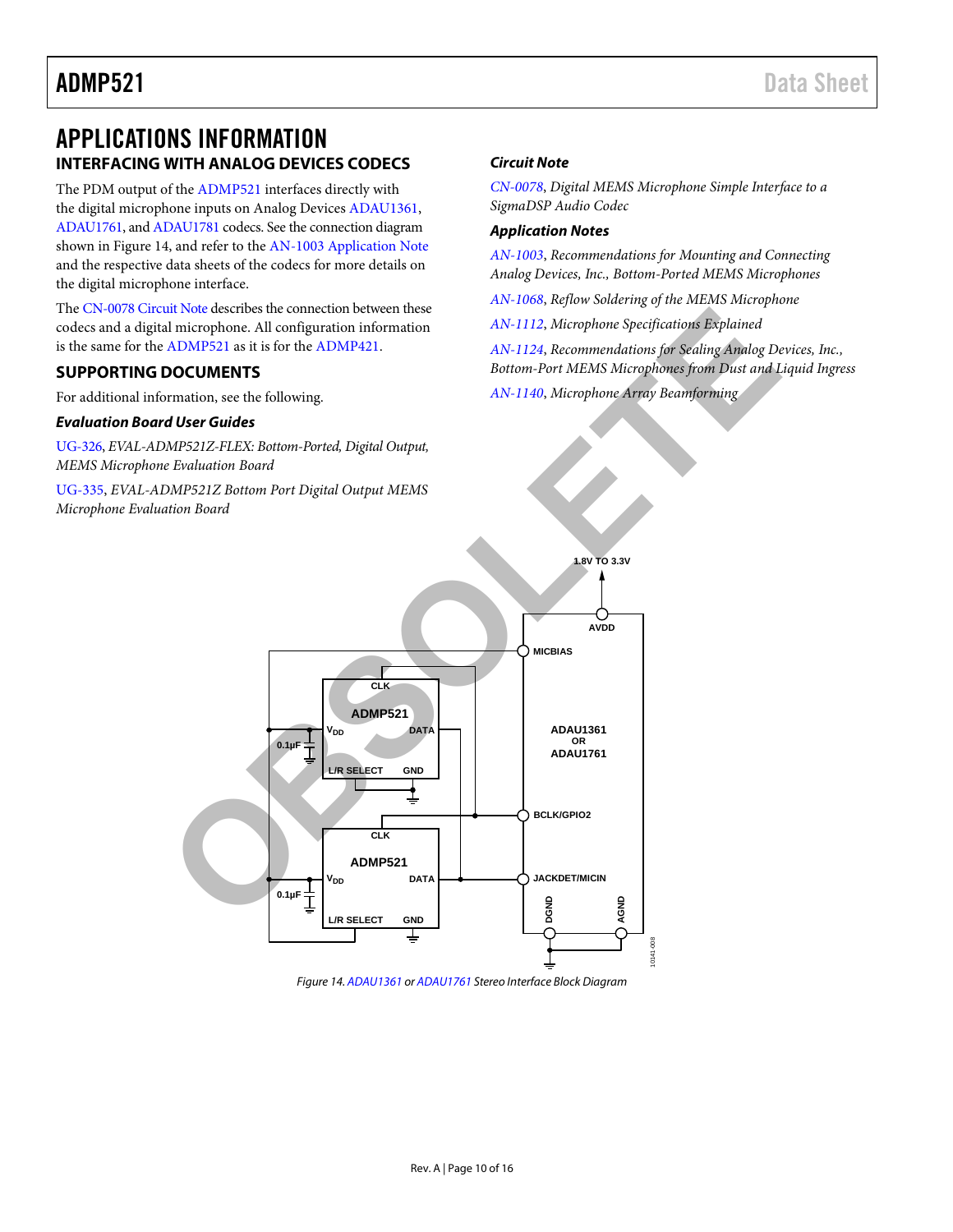## PCB DESIGN AND LAYOUT

The recommended PCB land pattern for th[e ADMP521 s](http://www.analog.com/ADMP521)hould be laid out to a 1:1 ratio to the solder pads on the microphone package, as shown i[n Figure 15.](#page-11-0) Take care to avoid applying solder paste to the sound hole in the PCB. A suggested solder paste stencil pattern layout is shown in [Figure 16.](#page-11-1) 

The response of th[e ADMP521 i](http://www.analog.com/ADMP521)s not affected by the PCB hole size as long as the hole is not smaller than the sound port of the microphone (0.25 mm, or 0.010", in diameter). A 0.5 mm to 1 mm (0.020 inch to 0.040 inch) diameter for the hole is recommended. Take care to align the hole in the microphone package with the hole in the PCB. The exact degree of the alignment does not affect the microphone performance as long as the holes are not partially or completely blocked.

<span id="page-11-0"></span>

<span id="page-11-1"></span>Figure 16. Suggested Solder Paste Stencil Pattern Layout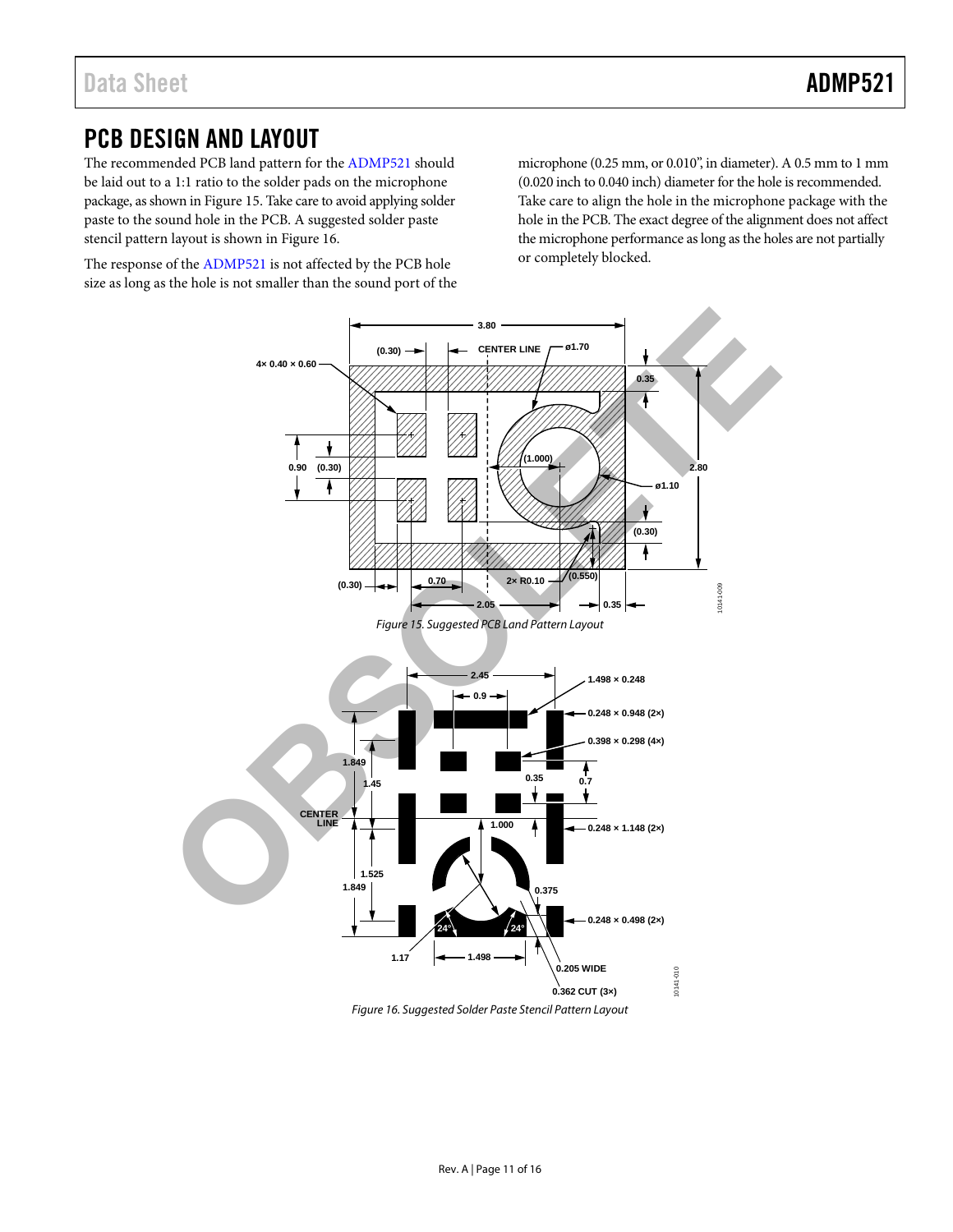#### **ALTERNATIVE PCB LAND PATTERNS**

The standard PCB land pattern of the [ADMP521](http://www.analog.com/ADMP521) has a solid ring around the edge of the footprint that may make routing the microphone signals more difficult in some board designs. This ring is used to improve the RF immunity performance of the [ADMP521;](http://www.analog.com/ADMP521) however, it is not necessary to have this full ring connected for electrical functionality. If a design can tolerate reduced RF immunity, this ring can either be broken or removed completely from the PCB footprint[. Figure 17](#page-12-0) shows an example PCB land pattern with no enclosing ring around the edge of the part, an[d Figure 18](#page-12-1) shows an example PCB land pattern with the ring broken on two sides so that the inner pads can be more easily routed on the PCB.



<span id="page-12-0"></span>*Figure 17. Example PCB Land Pattern with No Enclosing Ring*



<span id="page-12-1"></span>*Figure 18. Example PCB Land Pattern with Broken Enclosing Ring*

Note that in both of these patterns, the solid ring around the sound port is still present; this ring is needed to ground the microphone and for acoustic performance. The pad on the package connected to this ring is ground and still needs a solid electrical connection to the PCB ground. If a pattern like one of these two examples is used on a PCB, take care that the unconnected ring on the bottom of the ADMP521 is not placed directly over any exposed copper. This ring on the microphone is still at ground and any PCB traces routed underneath it need to be properly masked to avoid short circuits. With the calosis part and part and part and part and part and part and part and part and part and part and part and part and part and part and part and part and part and part and part and part and part and part and part an

### **PCB MATERIAL AND THICKNESS**

The performance of the ADMP521 is not affected by PCB thickness and can be mounted on both a rigid and flexible PCB. A flexible PCB with the microphone can be attached directly to the device housing with an adhesive layer. This mounting method offers a reliable seal around the sound port, while providing the shortest acoustic path for good sound quality.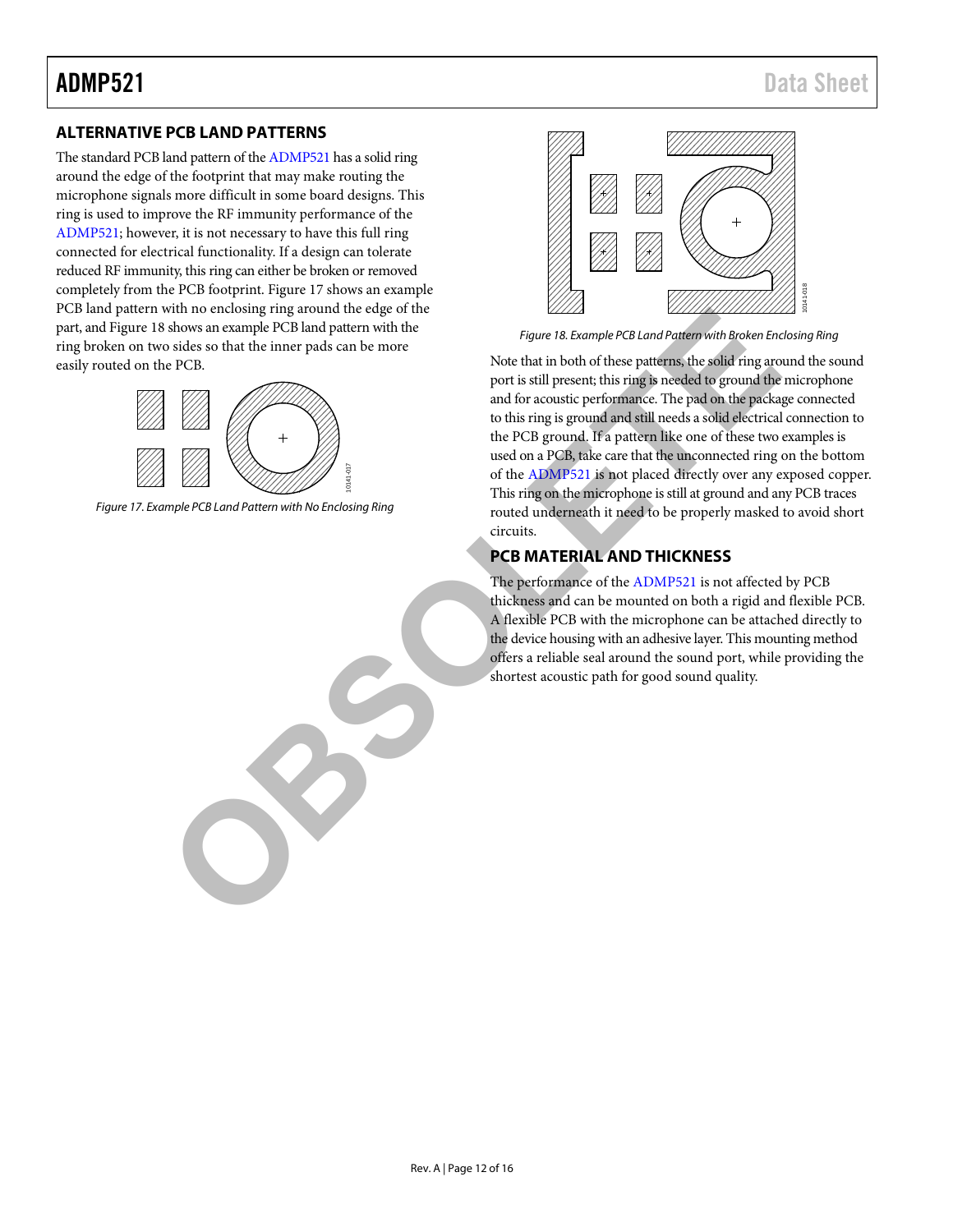## HANDLING INSTRUCTIONS

### **PICK-AND-PLACE EQUIPMENT**

The MEMS microphone can be handled using standard pick-andplace and chip shooting equipment. Take care to avoid damage to the MEMS microphone structure as follows:

- Use a standard pickup tool to handle the microphone. Because the microphone hole is on the bottom of the package, the pickup tool can make contact with any part of the lid surface.
- Use care during pick-and-place to ensure that no high shock events above 10 k*g* are experienced because such events may cause damage to the microphone. surface.<br>
Submit prices and place to ensure that no high shock<br>
with the microphone.<br>
When washing the PCR, ensure that water does<br>
order to high control the control of the microphone with a vacuum tool that<br>
with the beha
- Do not pick up the microphone with a vacuum tool that makes contact with the bottom side of the microphone. Do not pull air out of or blow air into the microphone port.
- Do not use excessive force to place the microphone on the PCB.

#### **REFLOW SOLDER**

For best results, the soldering profile should be in accordance with the recommendations of the manufacturer of the solder paste used to attach the MEMS microphone to the PCB. It is recommended that the solder reflow profile not exceed the limit conditions specified i[n Figure 4](#page-5-0) an[d Table 4.](#page-5-1) 

#### **BOARD WASH**

When washing the PCB, ensure that water does not make contact with the microphone port. Do not use blow-off procedures and ultrasonic cleaning.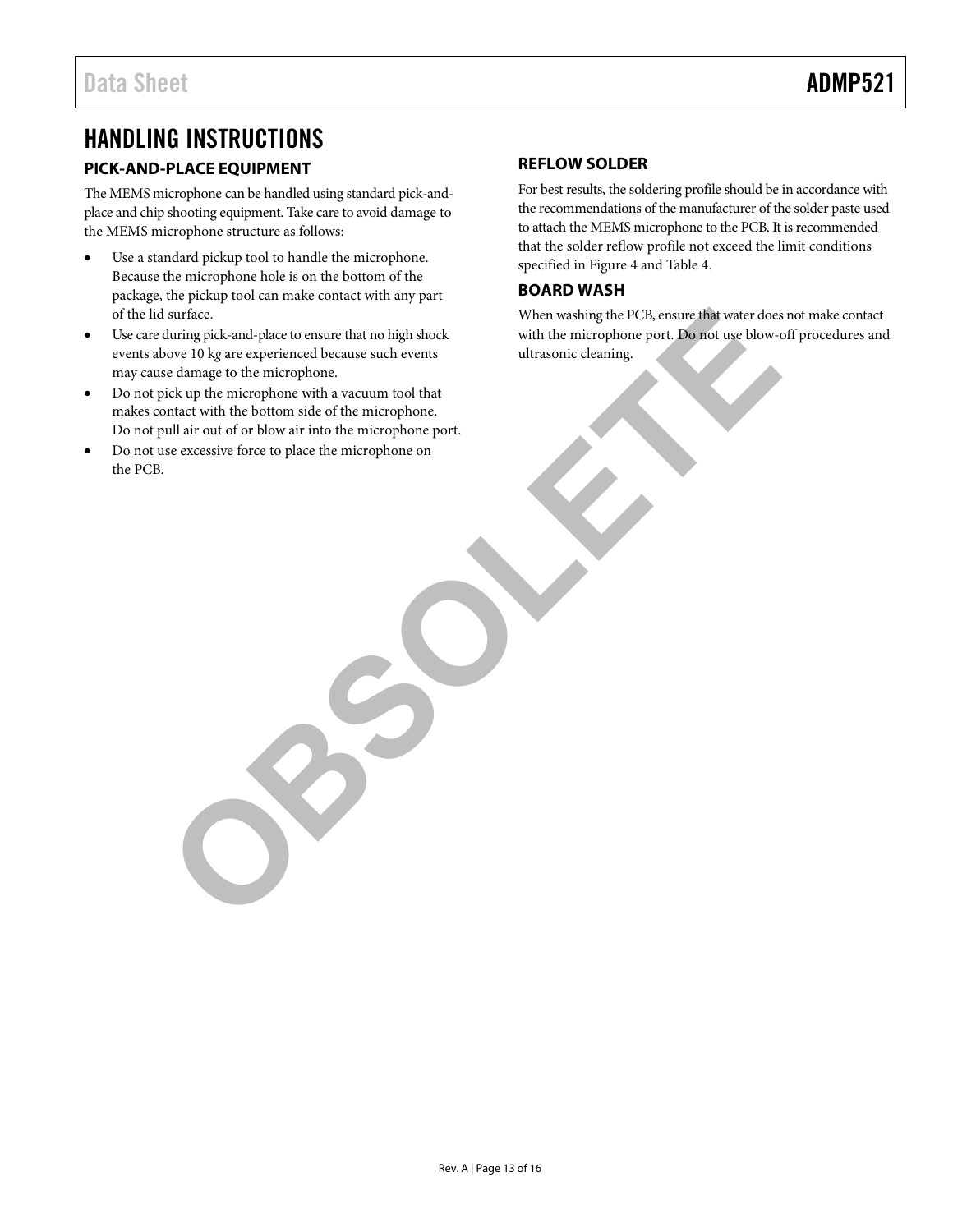## RELIABILITY SPECIFICATIONS

The microphone sensitivity after stress must deviate by no more than 3 dB from the initial value.

| ***** <i>*</i> *                |                                                       |  |  |
|---------------------------------|-------------------------------------------------------|--|--|
| <b>Stress Test</b>              | <b>Description</b>                                    |  |  |
| Low Temperature Operating Life  | -40°C, 1000 hours, powered                            |  |  |
| High Temperature Operating Life | +125°C, 1000 hours, powered                           |  |  |
| Temperature Humidity Bias (THB) | +85°C/85% relative humidity (RH), 1000 hours, powered |  |  |
| Temperature Cycle               | -40°C/+125°C, one cycle per hour, 1000 cycles         |  |  |
| High Temperature Storage        | 150°C, 1000 hours                                     |  |  |
| Low Temperature Storage         | $-40^{\circ}$ C, 1000 hours                           |  |  |
|                                 |                                                       |  |  |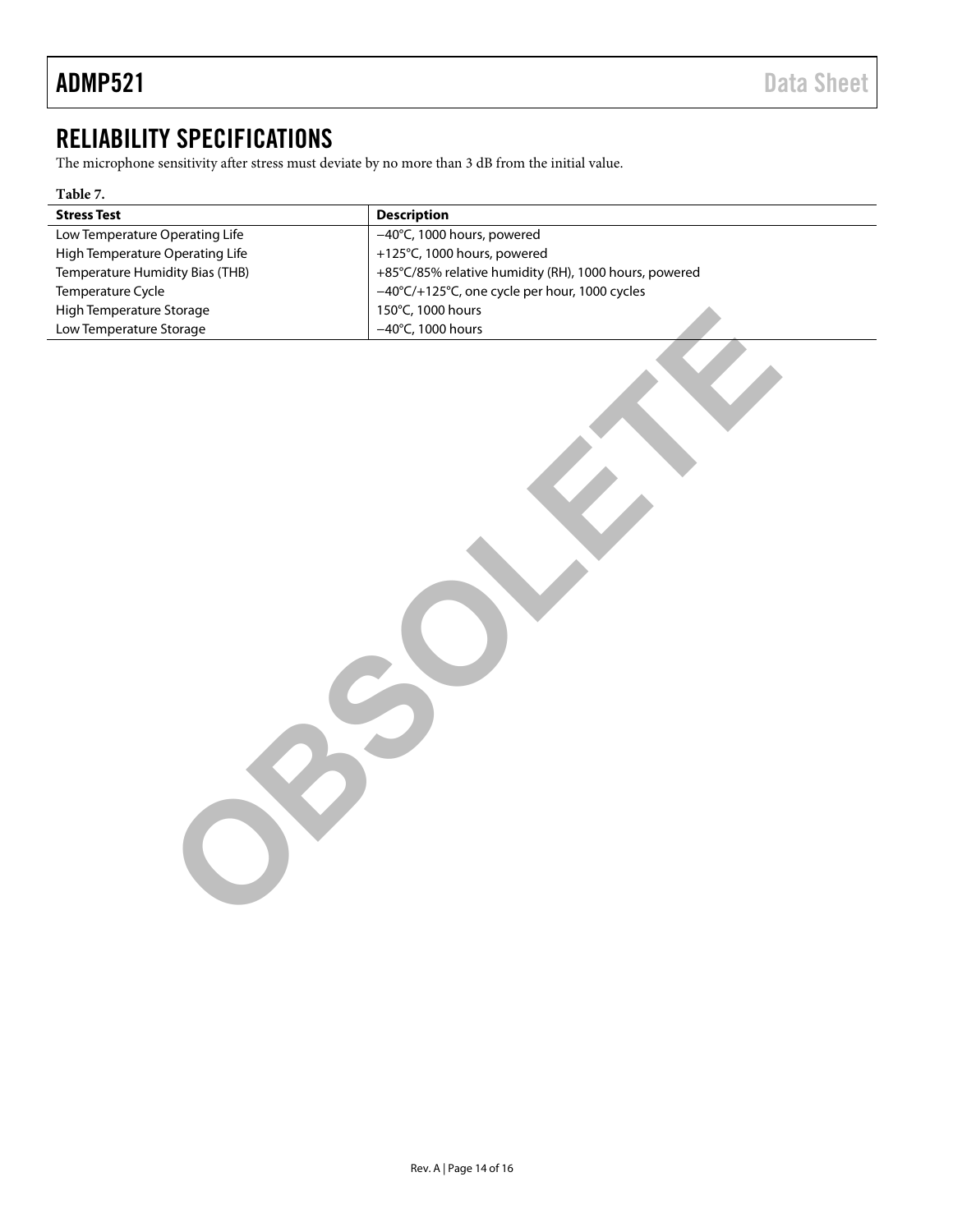**04-19-2012-G**

04-19-2012-G

# OUTLINE DIMENSIONS



*Figure 19. 5-Terminal Chip Array Small Outline No Lead Cavity [LGA\_CAV] 4 mm × 3 mm Body (CE-5-1) Dimensions shown in millimeters*

#### **ORDERING GUIDE**

| Model <sup>1</sup> | <b>Temperature Range</b>           | <b>Package Description</b>            | Package Option <sup>2</sup> | <b>Ordering Quantity</b> |
|--------------------|------------------------------------|---------------------------------------|-----------------------------|--------------------------|
| ADMP521ACEZ-RL     | $-40^{\circ}$ C to $+85^{\circ}$ C | 5-Terminal LGA CAV, 13" Tape and Reel | $CE-5-1$                    | 5,000                    |
| ADMP521ACEZ-RL7    | $-40^{\circ}$ C to $+85^{\circ}$ C | 5-Terminal LGA CAV, 7"Tape and Reel   | $CE-5-1$                    | 1,000                    |
| EVAL-ADMP521Z      |                                    | <b>Evaluation Board</b>               |                             |                          |
| EVAL-ADMP521Z-FLEX |                                    | <b>Flexible Evaluation Board</b>      |                             |                          |

 $1 Z =$  RoHS Compliant Part.

<sup>2</sup> This package option is halide free.